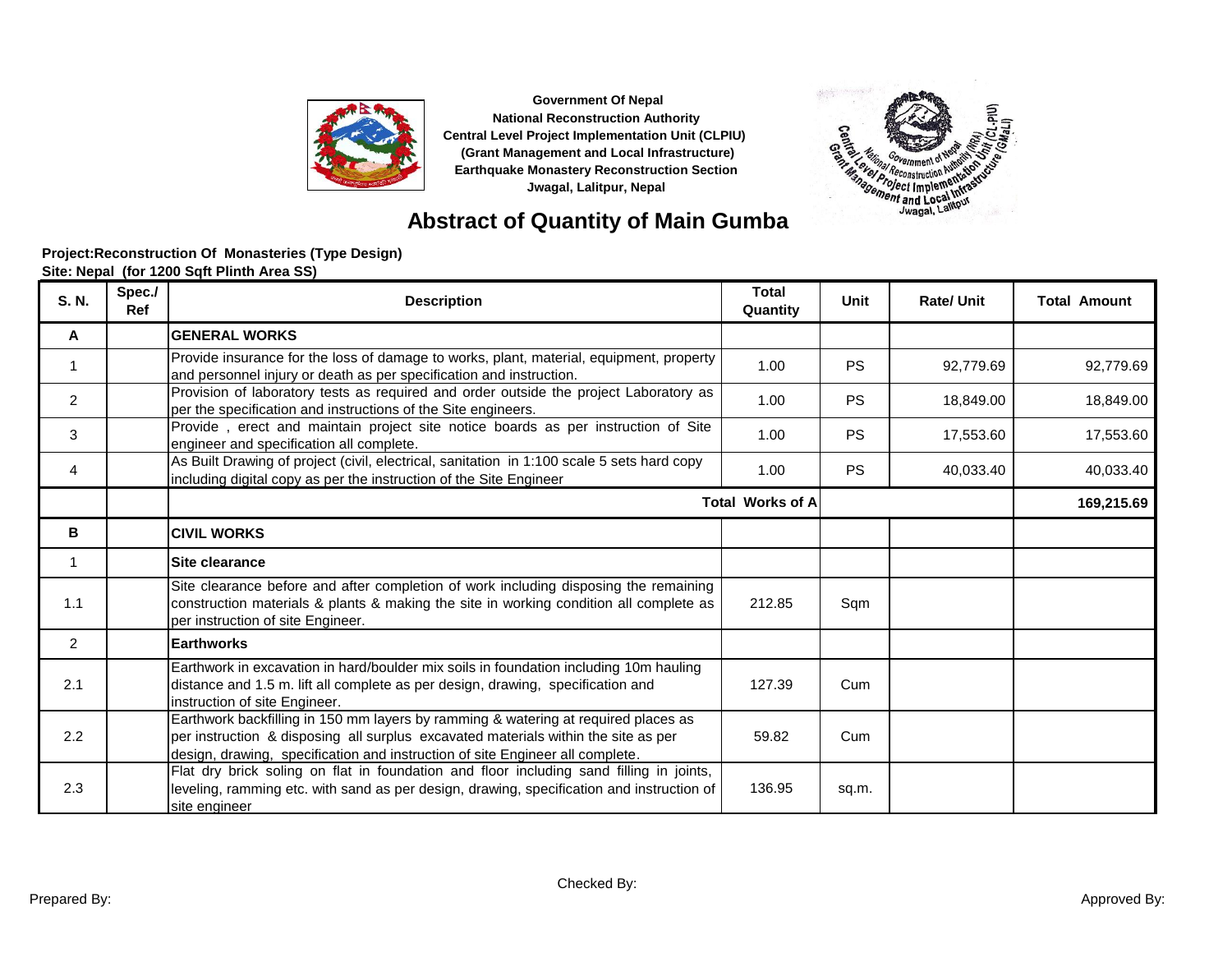



# **Abstract of Quantity of Main Gumba**

#### Site: Nepal (for 1200 Soft Plinth Area SS) **Project:Reconstruction Of Monasteries (Type Design)**

| S. N.          | Spec./<br>Ref | <b>Description</b>                                                                                                                                                                                                                                      | <b>Total</b><br>Quantity | <b>Unit</b> | <b>Rate/ Unit</b> | <b>Total Amount</b> |
|----------------|---------------|---------------------------------------------------------------------------------------------------------------------------------------------------------------------------------------------------------------------------------------------------------|--------------------------|-------------|-------------------|---------------------|
| 2.4            |               | Earth filling in 150 mm thick layer, watering, ramming including supply of filling<br>materials all complete.                                                                                                                                           | 28.31                    | Cum         |                   |                     |
| 3              |               | <b>PCC Works</b>                                                                                                                                                                                                                                        |                          |             |                   |                     |
| 3.1            |               | Plain cement Concrete (PCC) in 1:2:4 ratio for foundations, flooring and walls with<br>supplying of approved quality of cement and sand and crushed stone aggregate<br>including mixing, laying, curing etc. all complete in approval of site engineer. | 9.71                     | Cum         |                   |                     |
| 4              |               | <b>PCC for RCC Works</b>                                                                                                                                                                                                                                |                          |             |                   |                     |
| 4.1            |               | Plain cement Concrete (PCC) for RCC works (1:1.5:3) for slab/lintels with supplying of<br>approved quality of cement and sand and crushed stone aggregate including mixing,<br>laying, curing etc. all complete in approval of site engineer.           | 56.87                    | Cum         |                   |                     |
| 5              |               | <b>Reinforcement Works</b>                                                                                                                                                                                                                              |                          |             |                   |                     |
| 5.3            |               | Supplying of Tor steel reinforcement bar of fe 415/500 grade including straightening,<br>cleaning, cutting, binding & fixing in position with annealed tying binding wire as per<br>drawing, design & instruction all complete.                         | 8288.81                  | Kg          |                   |                     |
| 6              |               | <b>Form Works</b>                                                                                                                                                                                                                                       |                          |             |                   |                     |
| 6.1            |               | Formwork, shuttering, centering with approved materials for Foundation works<br>necessary propping, scaffolding, staging, supporting inclusive of wedging and cutting<br>holes for utilization till the support if fully unyielding nett.               | 21.40                    | Sqm         |                   |                     |
| 6.2            |               | Formwork, shuttering, centering with approved materials for column and beam<br>necessary propping, scaffolding, staging, supporting inclusive of wedging and cutting<br>holes for utilization till the support if fully unyielding nett.                | 486.06                   | Sqm         |                   |                     |
| $\overline{7}$ |               | <b>Stone Masonry Works</b>                                                                                                                                                                                                                              |                          |             |                   |                     |
| 7.1            |               | Providing and laying Rubble masonry in 1:6 C/S mortar in perfect line level finish<br>including, racking the joints and curing the work for at least 7 days all complete.                                                                               | 22.22                    | Cum         |                   |                     |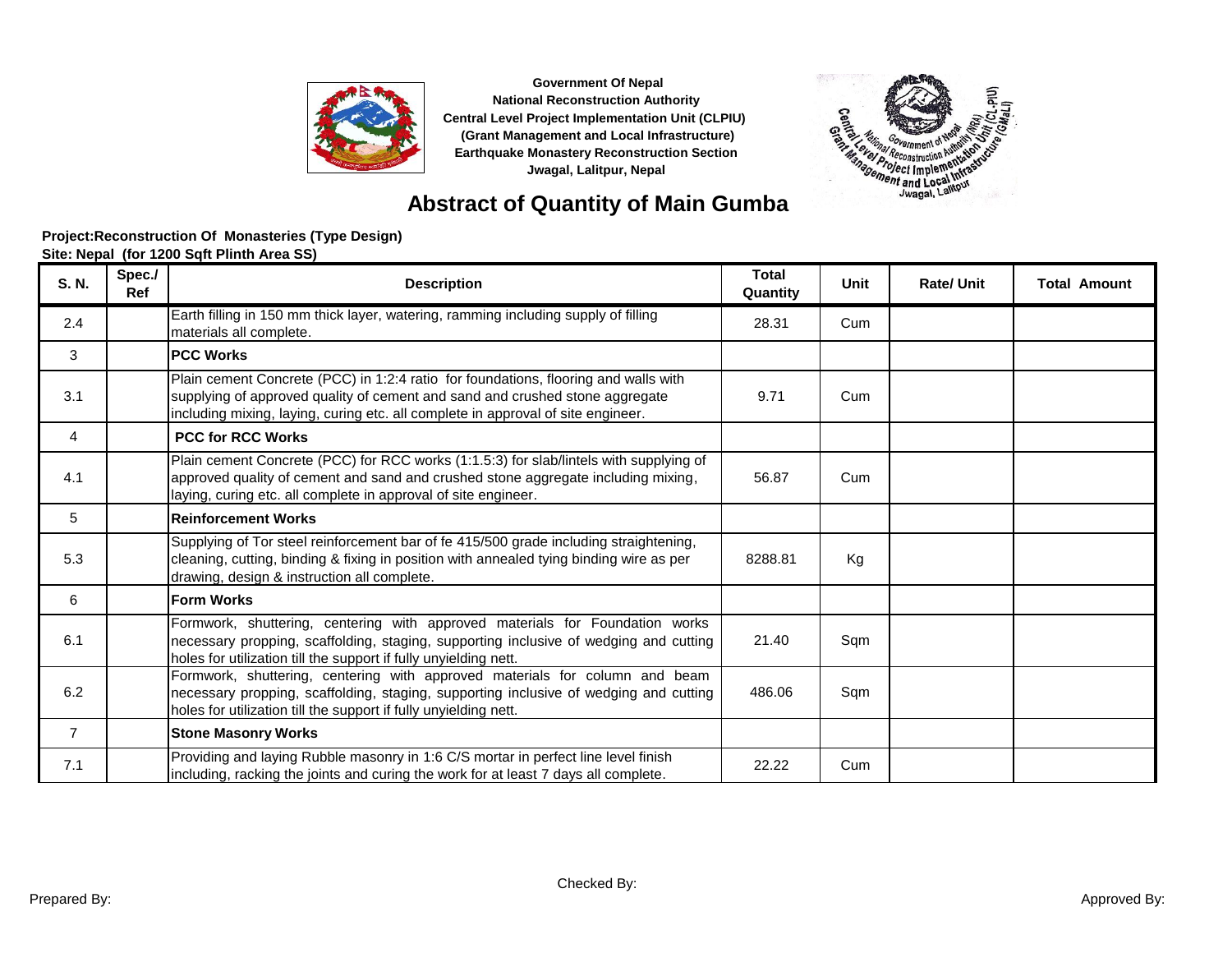



### **Abstract of Quantity of Main Gumba**

| Site: Nepal (for 1200 Sqft Plinth Area SS) |  |  |  |  |
|--------------------------------------------|--|--|--|--|
|--------------------------------------------|--|--|--|--|

| S. N. | Spec./<br>Ref | <b>Description</b>                                                                                                                                                                                                                                                                                                                                                                                                        | <b>Total</b><br>Quantity | Unit  | <b>Rate/Unit</b> | <b>Total Amount</b> |
|-------|---------------|---------------------------------------------------------------------------------------------------------------------------------------------------------------------------------------------------------------------------------------------------------------------------------------------------------------------------------------------------------------------------------------------------------------------------|--------------------------|-------|------------------|---------------------|
| 8     |               | <b>Brick Works</b>                                                                                                                                                                                                                                                                                                                                                                                                        |                          |       |                  |                     |
| 8.1   |               | Brickwork in cement sand mortar (1:4) in Superstructure (Ground Floor) with supplying<br>of approved quality first class chimney burnt bricks, in perfect line and level including<br>soaking bricks in water, provision for recesses, openings, toothings, packing the joints<br>and curing the work in all types and thickness of wall as per specification, drawing and<br>instruction of Site Engineer, all complete. | 32.95                    | Cum   |                  |                     |
| 8.2   |               | Brickwork in cement sand mortar (1:4) above Ground Floor level with supplying of<br>approved quality first class chimney burnt bricks, in perfect line and level including<br>soaking bricks in water, provision for recesses, openings, toothings, packing the joints<br>and curing the work in all types and thickness of wall as per specification, drawing and<br>instruction of Site Engineer, all complete.         | 21.23                    | Cum   |                  |                     |
| 9     |               | <b>Plaster Works</b>                                                                                                                                                                                                                                                                                                                                                                                                      |                          |       |                  |                     |
| 9.1   |               | 12.5mm thick cement sand plaster in (1:4) ratio on wall with good finish including<br>supplying of approved quality of cement & sand, racking the joint, Chipping the<br>concrete surface, wetting of surfaces & curing the work all complete including<br>necessary single or multiple stage scaffolding at all heights. as per the design,<br>drawing, specification and instruction of site engineer.                  | 571.35                   | Sq. m |                  |                     |
| 9.2   |               | 12.5mm thick cement sand plaster in (1:3) ratio on ceiling with good finish including<br>supplying of approved quality of cement & sand, chipping the concrete surface, wetting<br>the surfaces & curing the work all complete including necessary single or multiple<br>stage scaffolding at all heights. as per the design, drawing, specification and<br>instruction of site engineer.                                 | 99.37                    | Sq. m |                  |                     |
| 10    |               | <b>Flooring Works</b>                                                                                                                                                                                                                                                                                                                                                                                                     |                          |       |                  |                     |
| 10.1  |               | Flat brick soling on flat in foundation and floor including sand filling in joints, leveling,<br>ramming etc. with sand as per design, drawing, specification and instruction of site<br>engineer                                                                                                                                                                                                                         | 111.92                   | sq.m. |                  |                     |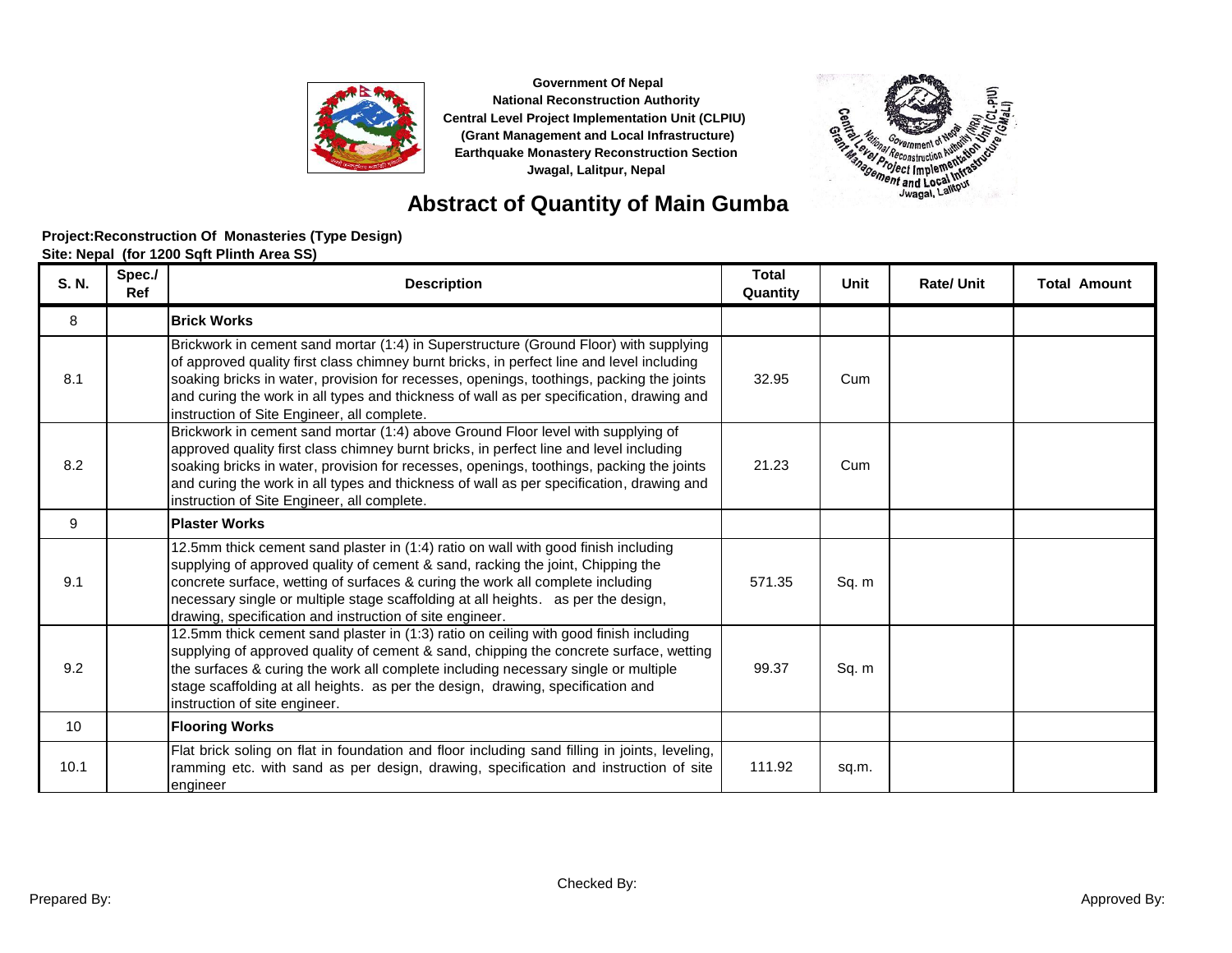



### **Abstract of Quantity of Main Gumba**

| S. N. | Spec./<br>Ref | <b>Description</b>                                                                                                                                                                                                                                                                                                                                                                                                                                                      | <b>Total</b><br>Quantity | <b>Unit</b> | <b>Rate/Unit</b> | <b>Total Amount</b> |
|-------|---------------|-------------------------------------------------------------------------------------------------------------------------------------------------------------------------------------------------------------------------------------------------------------------------------------------------------------------------------------------------------------------------------------------------------------------------------------------------------------------------|--------------------------|-------------|------------------|---------------------|
|       |               | 75mm thick P.C.C. (1:2:4) for flooring with supplying of approved quality of cement &                                                                                                                                                                                                                                                                                                                                                                                   |                          |             |                  |                     |
| 10.2  |               | sand and crushed stone aggregate including mixing, laying and compacting and curing                                                                                                                                                                                                                                                                                                                                                                                     | 111.92                   | Sqm         |                  |                     |
|       |               | etc. all complete as per design, drawing, specification and instruction of site Engineer                                                                                                                                                                                                                                                                                                                                                                                |                          |             |                  |                     |
| 10.3  |               | Supplying and laying of one layer of 500 gauge Polythene sheet on prepared surface                                                                                                                                                                                                                                                                                                                                                                                      | 98.55                    | Sqm         |                  |                     |
| 10.4  |               | 50 mm thick (1:2:4) concrete screeding work with water proof compound including<br>mixing laying and rubbing with steel trowel to a hard, smooth and shining surface and<br>curing all complete.                                                                                                                                                                                                                                                                        | 197.79                   | Sqm         |                  |                     |
|       |               | <b>Floor Finishing Works</b>                                                                                                                                                                                                                                                                                                                                                                                                                                            |                          |             |                  |                     |
| 10.5  |               | Providing and Laying 3 mm thick cement sand punning on floor, skriting, dado etc.,<br>including mixing laying and rubbing with steel trowel to a hard, smooth and shining<br>surface and curing all complete as per specification, drawing and instruction of Site<br>Engineer.                                                                                                                                                                                         | 248.33                   | sq.m.       |                  |                     |
| 10.6  |               | Providing and laying 8 mm thick glazed/nonglazed ceramic tiles (Spartek, Kajaria, or<br>approved equivalent) of approved shade, size and pattern on Skirting, perapet wall top<br>and floor in perfect line and level on 12.5 mm thick base cement sand mortar (1:4) and<br>jointed with cement slurry mixed with pigment to match the shade of the tile including<br>adhesive chemical all complete as per specification, drawing and instruction of Site<br>Engineer. | 104.57                   | Sq.m        |                  |                     |
| 11    |               | Door / Windows                                                                                                                                                                                                                                                                                                                                                                                                                                                          |                          |             |                  |                     |
| 11.1  |               | Suppling and fixing Salwood chaukhat frame works for doors & windows as approved<br>by site engineer, the timber shall be matured, seasoned free from wraps. Knots holes<br>and other defects all complete.                                                                                                                                                                                                                                                             | 1.21                     | Cum         |                  |                     |
| 11.2  |               | Making and fitting, fixing sal wood Panelled door shutter with 38 mm thick sal wood<br>frame including all necessary hardware fitting all complete.                                                                                                                                                                                                                                                                                                                     | 6.21                     | Sqm         |                  |                     |
| 11.3  |               | Supply and fixing of Aluminium sliding windows of section (88 x38 x1.1) all<br>complete as per specification, drawing and instruction of Site Engineer.                                                                                                                                                                                                                                                                                                                 | 24.75                    | sq.m.       |                  |                     |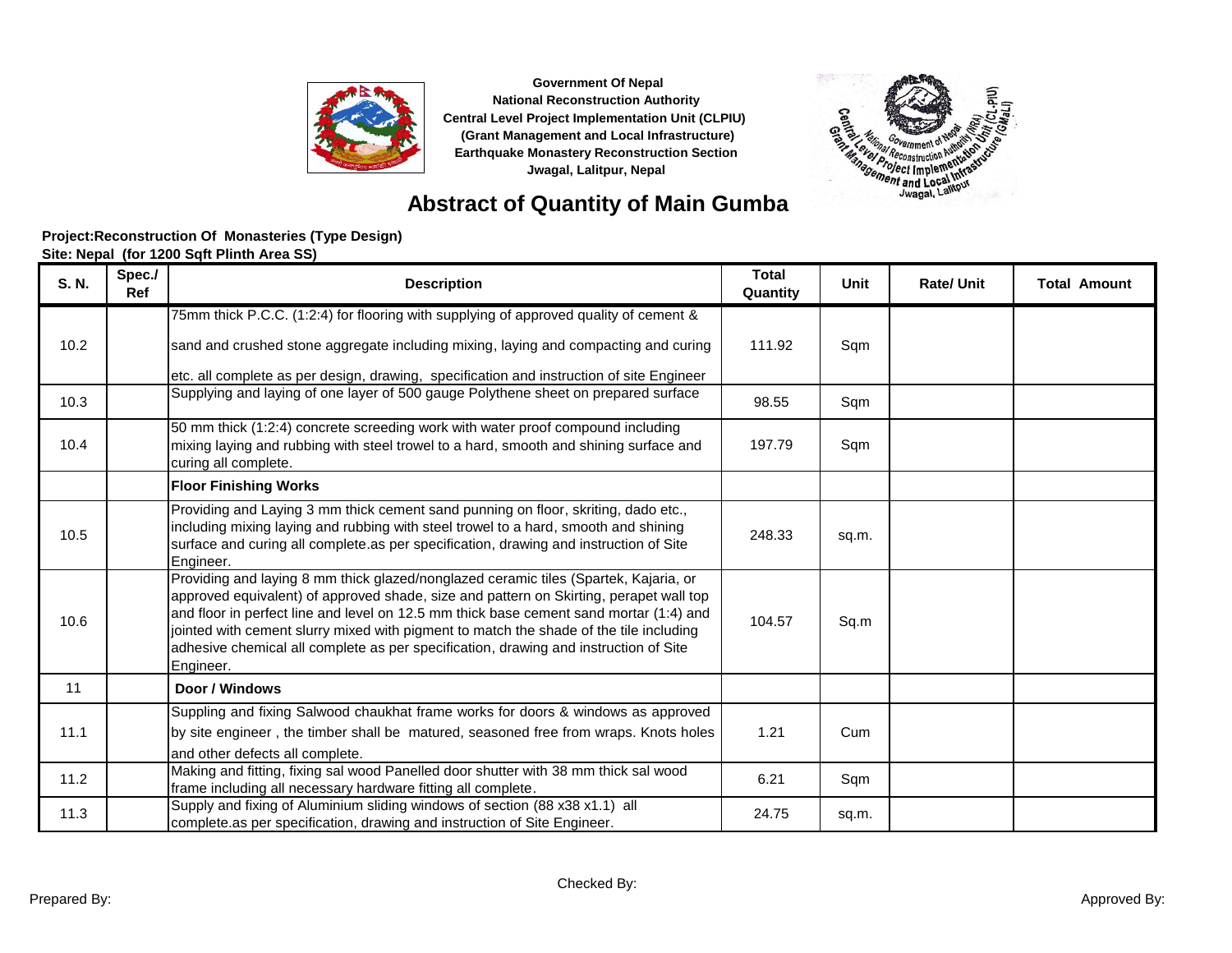



### **Abstract of Quantity of Main Gumba**

| S. N. | Spec./<br><b>Ref</b> | <b>Description</b>                                                                                                                                                                                                                                                                                                                                                                                                    | <b>Total</b><br>Quantity | <b>Unit</b> | <b>Rate/Unit</b> | <b>Total Amount</b> |
|-------|----------------------|-----------------------------------------------------------------------------------------------------------------------------------------------------------------------------------------------------------------------------------------------------------------------------------------------------------------------------------------------------------------------------------------------------------------------|--------------------------|-------------|------------------|---------------------|
| 12    |                      | <b>Painting Works</b>                                                                                                                                                                                                                                                                                                                                                                                                 |                          |             |                  |                     |
| 12.1  |                      | Providing and Coloring with two coat distemper paint with one coat primer to give<br>uniform coloring after rendering the surface all complete. As per instruction of site<br>Engineer                                                                                                                                                                                                                                | 306.06                   | Sqm         |                  |                     |
| 12.2  |                      | Providing and applying two coats of weather proof exterior emulsion paint of approved<br>brand and color on the external facade with one coat of primer including preparation of<br>surface through cleaning as per specification and making good all small holes of nails,<br>open joints and minor defects of every kind after application of primer coat as per<br>specification and instruction of Site Engineer. | 364.66                   | Sq.m.       |                  |                     |
| 12.3  |                      | 2 coats of ready made enamel paint of approved colour over 1 coats of primer Painting<br>over properly sanded wooden surface all complete for door                                                                                                                                                                                                                                                                    | 18.46                    | Sqm         |                  |                     |
| 13    |                      | <b>Railing Works</b>                                                                                                                                                                                                                                                                                                                                                                                                  |                          |             |                  |                     |
| 13.1  |                      | Making and fitting fixing of stainless steel pipe railing with 38mm.dia.stainless steel<br>pipe handrail 2 row 25mm.dia.stainless steel pipe in between handrail and floor and<br>38mm.dia.stainless steel pipe for vertical post @ 2m. c/c including welding, cutt all<br>complete.as per specification, drawing and instruction of Site Engineer.                                                                   | 15.03                    | Sq.m.       |                  |                     |
| 14    |                      | <b>Roofing Works</b>                                                                                                                                                                                                                                                                                                                                                                                                  |                          |             |                  |                     |
| 14.1  |                      | Fabrication and fixing of I.S. or B.S. Standard iron section with one coat primer<br>painting all complete                                                                                                                                                                                                                                                                                                            | 334.45                   | kg          |                  |                     |
| 14.2  |                      | Supplying of 0.50mm color CGI sheet roofing including fixing in proper shape & size<br>with all necessary rails, screws, bolts & nuts washers, J & L hocks etc. as per drawing<br>& instruction all complete.                                                                                                                                                                                                         | 27.60                    | Sq.m        |                  |                     |
| 14.3  |                      | Supplying of 0.50mm Color GI plain sheet for gutter on roofing including fixing in proper<br>shape & size with all necessary rails, screws, bolts & nuts washers, J & L hocks etc. as<br>per drawing & instruction all complete.                                                                                                                                                                                      | 20.40                    | R.m         |                  |                     |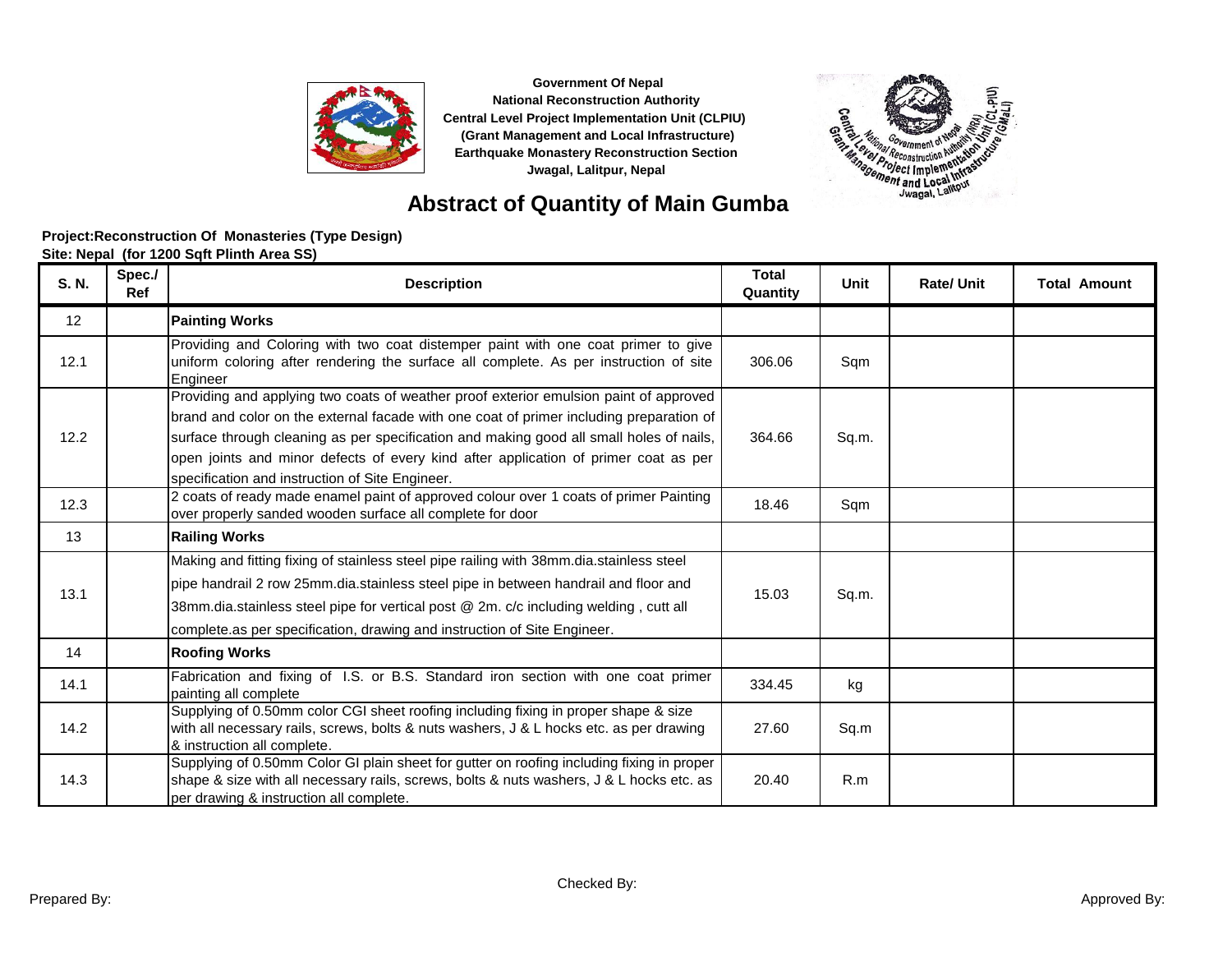



### **Abstract of Quantity of Main Gumba**

|  | Site: Nepal (for 1200 Sqft Plinth Area SS) |  |
|--|--------------------------------------------|--|
|--|--------------------------------------------|--|

| S. N.        | Spec./<br>Ref | <b>Description</b>                                                                                                                                                                                                                                                                                                                                                                                                                                                                                                                              | <b>Total</b><br>Quantity | Unit  | <b>Rate/Unit</b> | <b>Total Amount</b> |
|--------------|---------------|-------------------------------------------------------------------------------------------------------------------------------------------------------------------------------------------------------------------------------------------------------------------------------------------------------------------------------------------------------------------------------------------------------------------------------------------------------------------------------------------------------------------------------------------------|--------------------------|-------|------------------|---------------------|
| 14.4         |               | Supplying of 0.50mm color GI plain sheet for ridge cover on roofing including fixing in<br>proper shape & size with all necessary rails, screws, bolts & nuts washers, J & L hocks<br>etc. as per drawing & instruction all complete.                                                                                                                                                                                                                                                                                                           | 6.08                     | Sq.m. |                  |                     |
|              |               |                                                                                                                                                                                                                                                                                                                                                                                                                                                                                                                                                 | <b>Total Works of B</b>  |       |                  |                     |
| C            |               | <b>ELECTRICAL WORKS</b>                                                                                                                                                                                                                                                                                                                                                                                                                                                                                                                         |                          |       |                  |                     |
| 1            |               | <b>DISTRIBUTION BOARDS</b>                                                                                                                                                                                                                                                                                                                                                                                                                                                                                                                      |                          |       |                  |                     |
| 1.1          |               | DISTRIBUTION BOARDS (Breaker make Schneider, L& T or Equivalent)                                                                                                                                                                                                                                                                                                                                                                                                                                                                                | 1.00                     | Set   |                  |                     |
|              |               | Supply, installation, testing and commissioning of factory<br>fabricated and factory assembled, sheet steel clad powder coated, wall/recess<br>mounting dust and vermin proof double door vertical type Distribution Boards<br>fabricated from 16 guage sheet.<br>20 Ways SPN DB for Ground Floor<br>Incoming<br>1 No 32 A P MCB 10 kA<br>1 No. 25 A DP MCB<br><b>Outgoings</b><br>14 No 6/16 A SP MCB<br>Invertor Back Up                                                                                                                      |                          |       |                  |                     |
| $\mathbf{2}$ |               | <b>Power Cables, End Termination, Raceways</b>                                                                                                                                                                                                                                                                                                                                                                                                                                                                                                  |                          |       |                  |                     |
|              |               | Power Cables(Pioneer, Mahalaxmi, Trishakti make)<br>Supply unloading, storing, handling, laying, testing &<br>commissioning of the 1100 Volts PVC/XLPE insulated PVC sheathed/ XLPE cable in<br>indoor trenches/ Indoor & outdoor cables tray/ cable rack/ clamps iron supports<br>including suitable size of PVC conduits with required accessories as per specifications,<br>inclusive of all clamps/ saddles/ screws/ cables identification tages (made of GSS<br>sheets) etc. as required, but exclusive of supply & fixing of cable trays. | 0.00                     | rm    |                  |                     |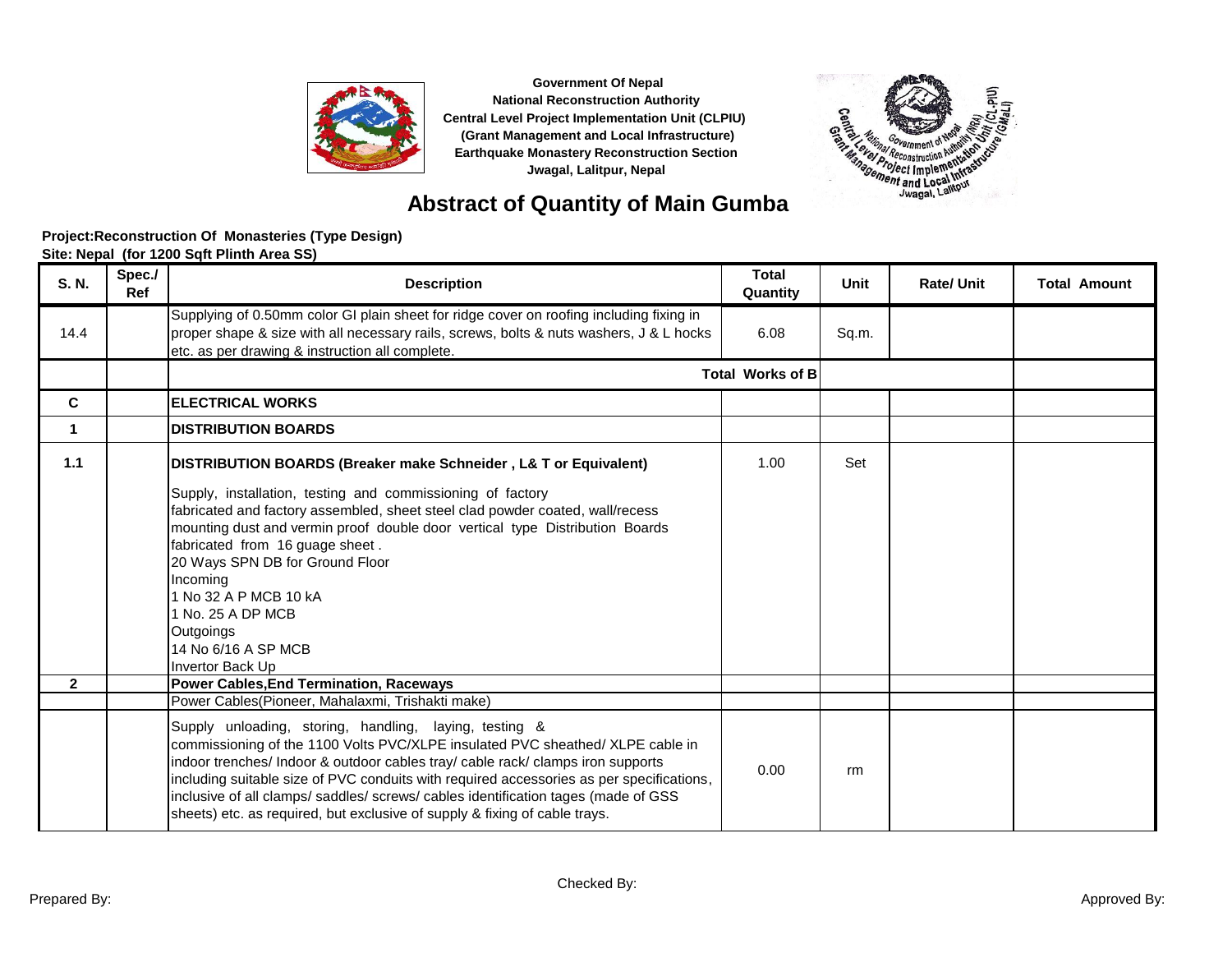



# **Abstract of Quantity of Main Gumba**

#### **Project:Reconstruction Of Monasteries (Type Design)**

**Site: Nepal (for 1200 Sqft Plinth Area SS)**

| S. N. | Spec./<br>Ref | <b>Description</b>                                                                          | <b>Total</b><br>Quantity | <b>Unit</b> | <b>Rate/Unit</b> | <b>Total Amount</b> |
|-------|---------------|---------------------------------------------------------------------------------------------|--------------------------|-------------|------------------|---------------------|
| 2.1   |               | 3 core6 sq.mm PVC insulated copper unarmoured Cable for DB main.                            |                          |             |                  |                     |
|       |               |                                                                                             |                          |             |                  |                     |
| 3     |               | Point Wiring( Switch socket make : Schneider or equivalent, Wire make: Pioneer,             | 10.00                    | points      |                  |                     |
|       |               | Mahalaxmi, Trishakti make)                                                                  |                          |             |                  |                     |
| 3.1   |               | 6/16 A twin Power point wiring                                                              |                          |             |                  |                     |
|       |               | Supplying, wiring, testing and commissioning and putting into                               |                          |             |                  |                     |
|       |               | operation for 6/16 A and 13 A power point using 2 x 4 sq mm                                 |                          |             |                  |                     |
|       |               | + 1 x 2.5 Sq mm stranded copper conductor, 1100 volts grade, PVC insulated wires            |                          |             |                  |                     |
|       |               | drawn through HDP conduit, cable sleeve/support but including specified dia pipes           |                          |             |                  |                     |
|       |               | concealed in wall and floor/false ceiling including all fixing and connecting materials.    |                          |             |                  |                     |
|       |               | The rate for point wiring shall include the circuit wiring from deginated Distribution      |                          |             |                  |                     |
|       |               | Board (DB) up to the first power point then the looping between sockets. The cost           |                          |             |                  |                     |
|       |               | shall be including modular formation twin switch sockets and their flushing GI box,         |                          |             |                  |                     |
|       |               | cutting and filling chases for recessed pipes as deemed as per drawing and lay out          |                          |             |                  |                     |
|       |               | plan all complete.(Average Length=12 m)                                                     |                          |             |                  |                     |
| 3.2   |               | Light point Wiring                                                                          | 13.00                    | points      |                  |                     |
|       |               | Supplying, wiring, testing and commissioning and putting into                               |                          |             |                  |                     |
|       |               | operation for one way and two way light point wiring using $2 \times 2.5$ sq mm + 1 x1.5 Sq |                          |             |                  |                     |
|       |               | mm stranded copper conductor, 1100 volts grade, PVC insulated wires drawn through           |                          |             |                  |                     |
|       |               | HDP conduit, cable sleeve/support but including specified dia pipes concealed in wall       |                          |             |                  |                     |
|       |               | and floor including all fixing and connecting materials. The rate for point wiring shall    |                          |             |                  |                     |
|       |               | include the circuit wiring from deginated Distribution Board (DB) up to the first power     |                          |             |                  |                     |
|       |               | point then the looping between sockets. The cost shall be including modular                 |                          |             |                  |                     |
|       |               | formation switch, and their flushing GI box and GI fish wire, cutting and filling chases    |                          |             |                  |                     |
|       |               | for recessed pipes as deemed as per drawing and lay out plan all complete.(Average          |                          |             |                  |                     |
|       |               | Length 8 m)                                                                                 |                          |             |                  |                     |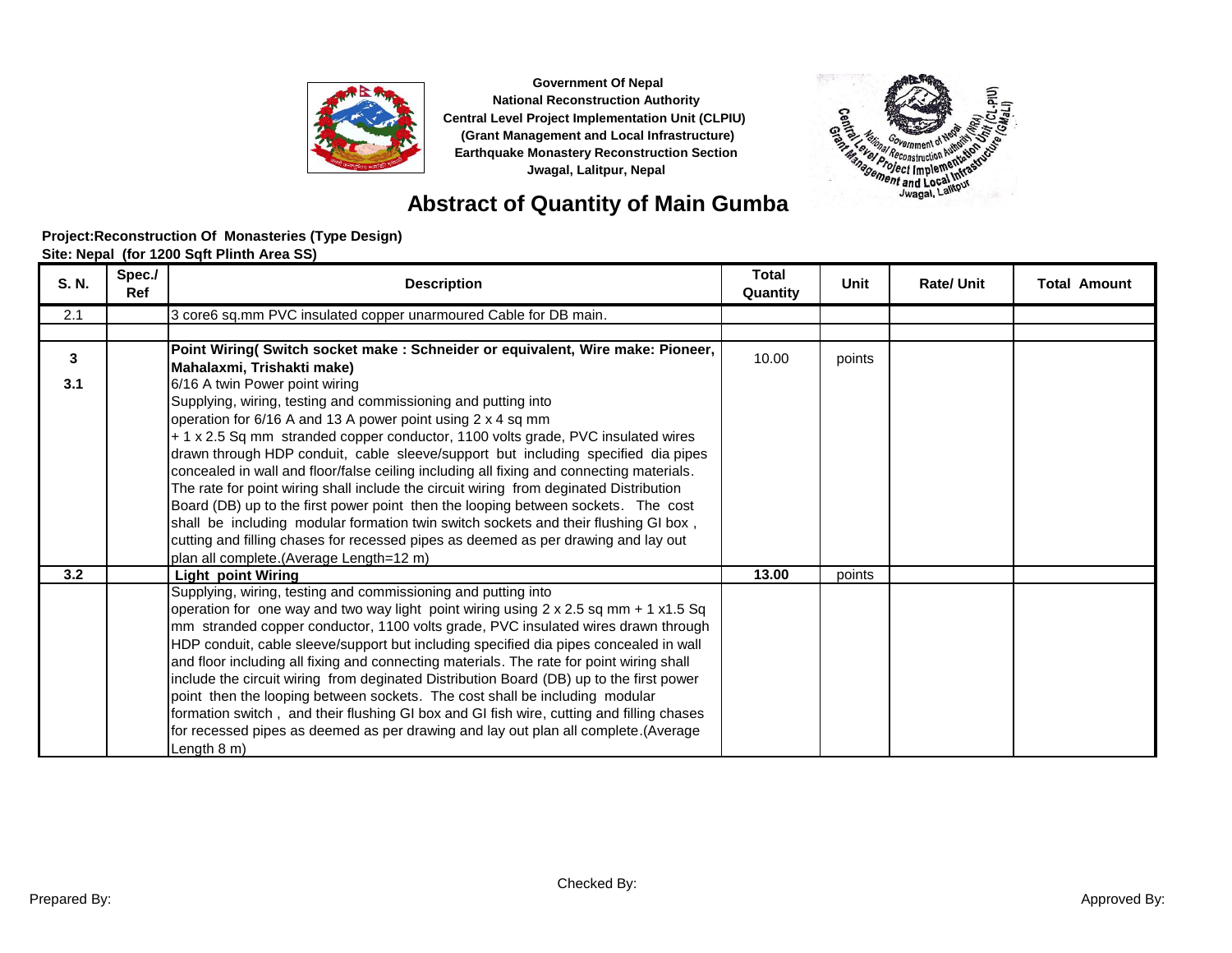



# **Abstract of Quantity of Main Gumba**

#### **Project:Reconstruction Of Monasteries (Type Design)**

**Site: Nepal (for 1200 Sqft Plinth Area SS)**

| S. N. | Spec./<br>Ref | <b>Description</b>                                                                                                                                                              | <b>Total</b><br>Quantity | Unit       | <b>Rate/Unit</b> | <b>Total Amount</b> |
|-------|---------------|---------------------------------------------------------------------------------------------------------------------------------------------------------------------------------|--------------------------|------------|------------------|---------------------|
| 3.3   |               | 1 Ton Single Split AC/Water heater Point Wiring                                                                                                                                 | 4.00                     | points     |                  |                     |
|       |               | Supplying, wiring, testing and commissioning and putting into<br>operation of 1/Ton single AC /WH Point wiring as a desiginated circut from specified                           |                          |            |                  |                     |
|       |               | AC DB with $2 \times 4 + 1 \times 2.5$ sqmm multi stranded PVC insulated copper cable in cluding                                                                                |                          |            |                  |                     |
|       |               | 20 mm dia HDP conduit. The cost shall be including modular formation industrial                                                                                                 |                          |            |                  |                     |
|       |               | socket sockets/top and their flushing GI box but including GI fish wire, cutting and                                                                                            |                          |            |                  |                     |
|       |               | filling chases for recessed pipes as deemed as per drawing and lay out plan all<br>complete.                                                                                    |                          |            |                  |                     |
| 4     |               | <b>Light Fixtures/Luminaires &amp; Accessories</b>                                                                                                                              |                          |            |                  |                     |
|       |               | Supply, storing, assembling, installation, testing and                                                                                                                          |                          |            |                  |                     |
|       |               | commissioning of wall/ceiling, surface/recessed, suspended types LED lighting fixtures<br>including LED Driver all fixing and connecting materials all complete. (Make - Wipro, |                          |            |                  |                     |
|       |               | Philips)                                                                                                                                                                        |                          |            |                  |                     |
|       |               | W<br><b>LED</b><br><b>CIRCULAR</b><br>9<br>Dome Light having                                                                                                                    |                          |            |                  |                     |
| 4.1   |               | CRI>80, Efficiency>85%, Temperature Range 3000-4000K and die-cast aluminium<br>housing with white powder coated finish.                                                         | 8.00                     | <b>Nos</b> |                  |                     |
| 4.2   |               | 15 watt LED wall decorative Light complete set                                                                                                                                  | 13.00                    | <b>Nos</b> |                  |                     |
| 4.3   |               | Supply and Install 42" Ceiling Fan                                                                                                                                              | 4.00                     |            |                  |                     |
|       |               |                                                                                                                                                                                 |                          |            |                  |                     |
| 5     |               | <b>Earthing system</b>                                                                                                                                                          |                          |            |                  |                     |
|       |               | <b>EARTHING SYSTEMS</b><br>Supply, installation, testing and commissioning of following                                                                                         |                          |            |                  |                     |
|       |               | types of Maintenance Free compound earthing stations by means of 2 meter long, 50                                                                                               |                          |            |                  |                     |
|       |               | mm dia intergrated with 100x32x6 mm terminals filled with earth enhancing                                                                                                       |                          |            |                  |                     |
|       |               | coumpound in required quantity all complete with 300 x300 x450 mm masonry                                                                                                       |                          |            |                  |                     |
|       |               | enclosure with pre cast cover. All earthing arrangements must comply with                                                                                                       |                          |            |                  |                     |
|       |               | IS-3043. The resistivity should be below 3 ohm.                                                                                                                                 |                          |            |                  |                     |
| 5.1   |               | Copper electrode.                                                                                                                                                               | 1.00                     | <b>No</b>  |                  |                     |
|       |               |                                                                                                                                                                                 | <b>Total Works of C</b>  |            |                  |                     |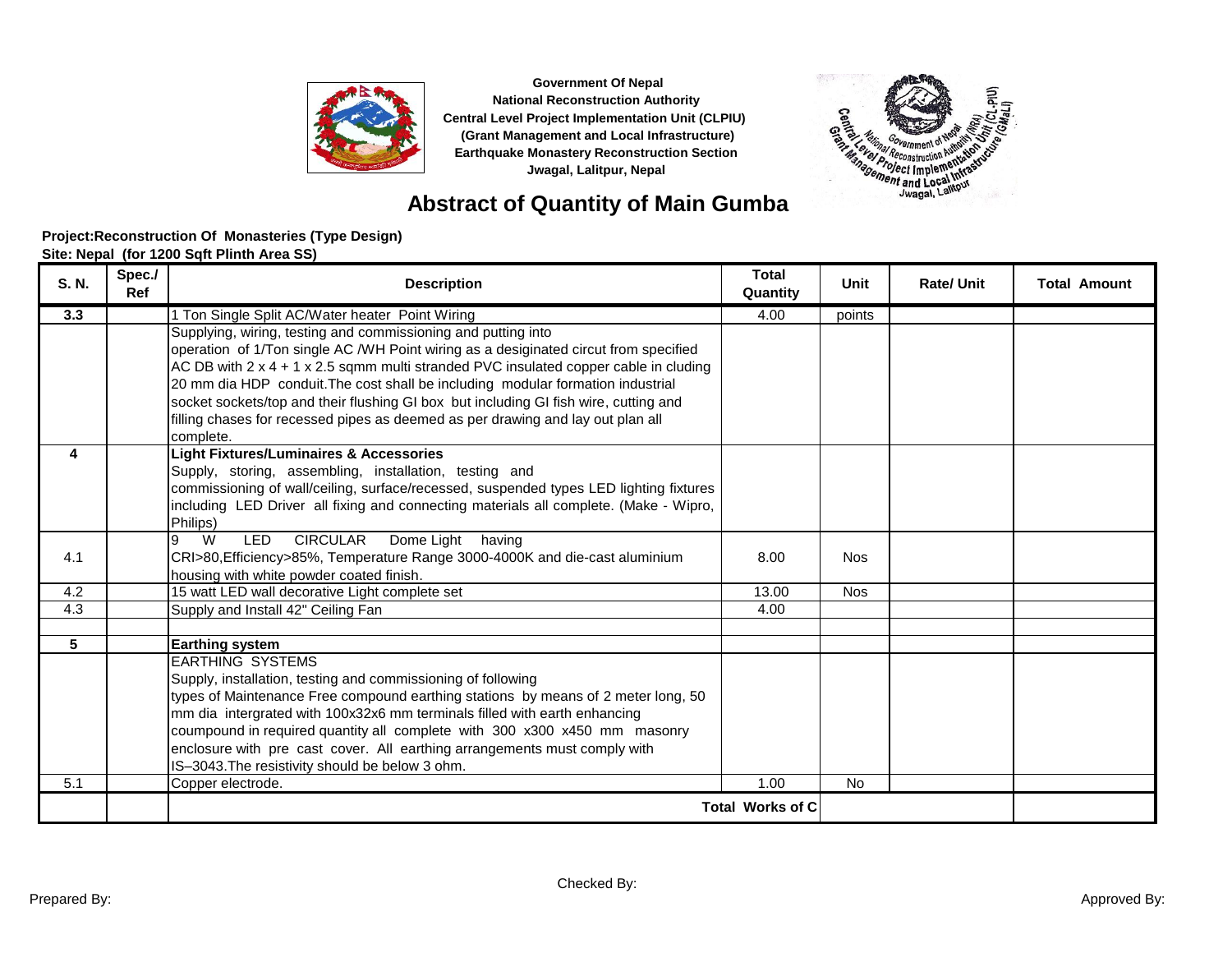



# **Abstract of Quantity of Main Gumba**

| S. N.          | Spec./<br>Ref | <b>Description</b>                                                                                                                                                                                                                                                  | <b>Total</b><br>Quantity | Unit      | <b>Rate/Unit</b> | <b>Total Amount</b> |  |
|----------------|---------------|---------------------------------------------------------------------------------------------------------------------------------------------------------------------------------------------------------------------------------------------------------------------|--------------------------|-----------|------------------|---------------------|--|
| D              |               | <b>SANITARY WORKS</b>                                                                                                                                                                                                                                               |                          |           |                  |                     |  |
|                |               | Supply and Install 110 mm UPVC Rainwater down pipe including Screen, Inlet and all<br>required fittings & accessories all complete as per engineer instruction                                                                                                      | 30.00                    | Rm        |                  |                     |  |
| $\overline{2}$ |               | Supply and Install 150 mm HDP Pipe 4kgf. including required all accessories all<br>complete as per engineer instruction                                                                                                                                             | 40.00                    | <b>Rm</b> |                  |                     |  |
|                |               | <b>Total Works of D</b>                                                                                                                                                                                                                                             |                          |           |                  |                     |  |
| Е              |               | <b>Others Component</b>                                                                                                                                                                                                                                             |                          |           |                  |                     |  |
|                |               | Providing and Fixing Chatras (placed on corners of parapets. Made up of Fibre<br>moulding.) Diameter= 1'-6" Height= 2'-8"                                                                                                                                           | 4.00                     | Nos.      |                  |                     |  |
| 2              |               | Providing and Fixing Gajur (main) Placed on top of main sloped roof<br>Diameter=0'-6" Height= 2'-6" Made up of Fibre moulding                                                                                                                                       | 1.00                     | Nos.      |                  |                     |  |
| 3              |               | Providing and Fixing Gajur (secondary) Placed on top of main sloped roof of secondary<br>entrance. Diameter=0'-6" Height= 1'-6" Made up of Fibre moulding                                                                                                           | 1.00                     | Nos.      |                  |                     |  |
| 4              |               | Providing and Fixing Dharmachakra and 2 deers (Placed above the entry porch. Made<br>up of concrete moulding.) Two nos of deers placed above the entry porch. Made up of<br>Fibre moulding. Diameter= 1'-6" Height= 3'-6" Length= 2'-6" Height= 2'-0" breath= 1'-0" | 1.00                     | Nos.      |                  |                     |  |
| 5              |               | Providing and fixing Dragons Placed on corners of pagodas. Made of metal moulding<br>Length= 1'-6" breath= 1'-0" Made up of Fibre moulding                                                                                                                          | 4.00                     | Nos.      |                  |                     |  |
|                |               | <b>Total Works of E</b>                                                                                                                                                                                                                                             |                          |           |                  |                     |  |